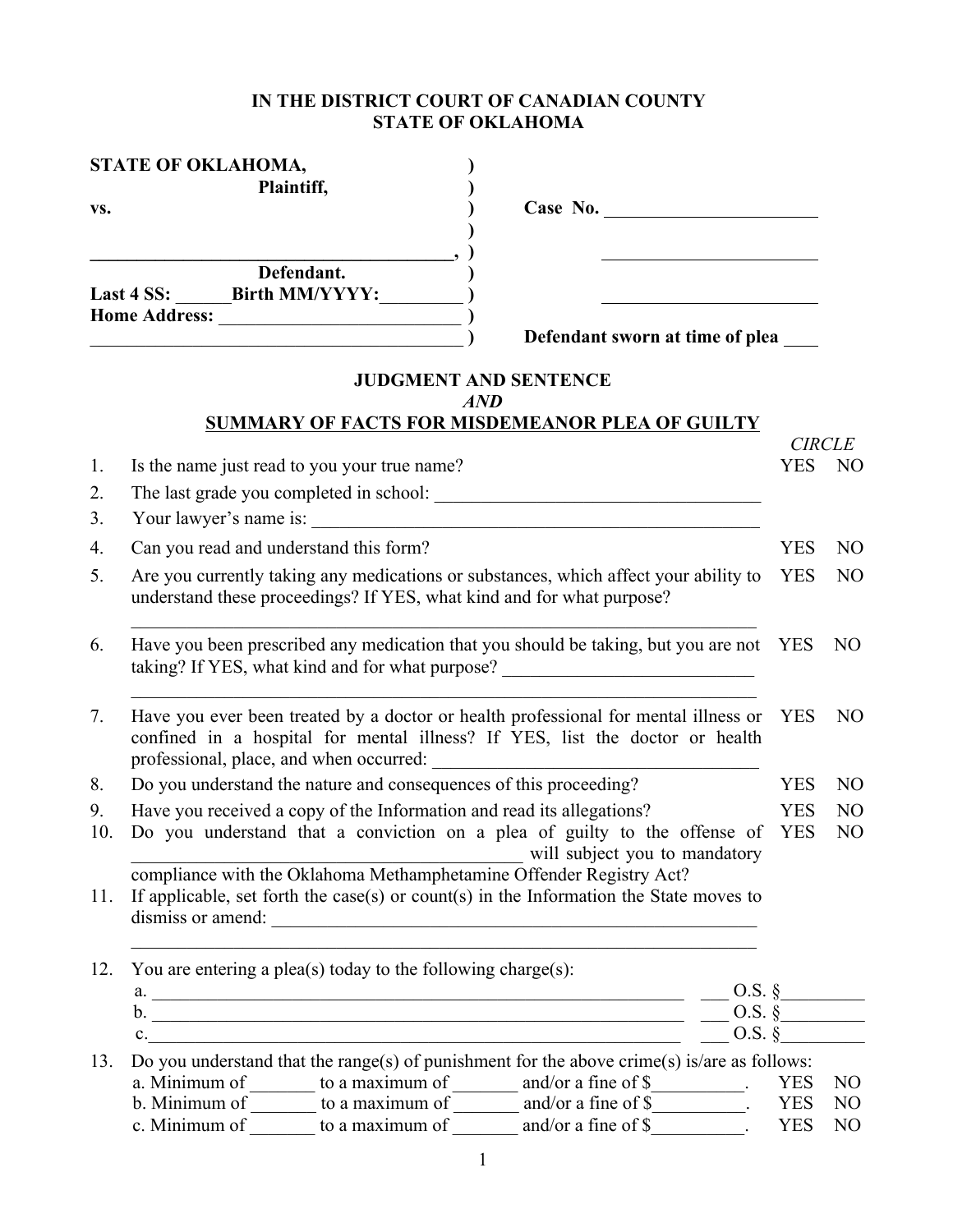- 14. *Read the following statements*: You have the right to a speedy trial before a jury for the determination of whether you are guilty or not guilty and if you request, to determine sentence. At the trial:
	- a. You have the right to have a lawyer represent you, either one you hire yourself, or if you are indigent a court appointed attorney.
	- b. You are presumed to be innocent of the charges.
	- c. You may remain silent or, if you choose, you may testify on your own behalf.
	- d. You have the right to see and hear all witnesses called to testify against you and the right to cross-examine them.
	- e. You may have your witnesses ordered to appear in court to testify and present evidence of any defense you have to these charges.
	- f. The State is required to prove your guilt beyond a reasonable doubt.
	- g. The verdict of guilty or not guilty decided by a jury must be unanimous. However, you can waive a jury trial and, if all parties agree, the case could be tried by a Judge alone who would decide if you were guilty or not guilty and if guilty, the appropriate punishment. Do you understand each of these rights? YES NO

- 
- 15. Do you understand by entering a plea of guilty you give up these rights? YES NO
- 16. Do you understand that a plea of guilty could increase punishment in any future case committed after this plea? YES NO
- 17. Do you understand if you are not a citizen of the United States, entering a plea of guilty may carry adverse immigration consequences, including deportation? YES NO
- 18. Have you talked over the charge(s) with your lawyer, advised him/her regarding any defense you may have to the charges and had his/her advice? YES NO
- 19. Do you believe your lawyer has effectively assisted you in this case and are you YES NO satisfied with his/her advice?
- 20. Do you wish to change your plea of not guilty to guilty and give up your right to a YES NO jury trial and all other previously explained constitutional rights?
- 21. Is there a plea agreement? YES NO If YES, what is your understanding of the plea agreement?  $\_$  , and the contribution of the contribution of the contribution of the contribution of  $\mathcal{L}_\text{max}$

 $\_$  , and the contribution of the contribution of the contribution of the contribution of  $\mathcal{L}_\text{max}$ 

 $\_$  , and the contribution of the contribution of the contribution of the contribution of  $\mathcal{L}_\text{max}$ 22. Do you understand the Court is not bound by any agreement or recommendation YES NO and if the Court does not accept the plea agreement, you have the right to withdraw your plea of guilty? 23. Do you understand that if there is no plea agreement the Court can sentence you YES NO within the range of punishment stated in question 13? 24. What is/are your plea(s) to the charge(s) (and to each one of them)? 25. Did you commit the acts as charged in the Information (or to which you are entering YES NO a plea(s) today)? State the factual basis for your plea(s): On or about the  $\_\_\_$  day of  $\_\_\_\_\_\_$ , 20 $\_\_\_\$ , in Canadian County:  $\_$  , and the contribution of the contribution of the contribution of the contribution of  $\mathcal{L}_\text{max}$ 

 $\mathcal{L}_\mathcal{L} = \{ \mathcal{L}_\mathcal{L} = \{ \mathcal{L}_\mathcal{L} = \{ \mathcal{L}_\mathcal{L} = \{ \mathcal{L}_\mathcal{L} = \{ \mathcal{L}_\mathcal{L} = \{ \mathcal{L}_\mathcal{L} = \{ \mathcal{L}_\mathcal{L} = \{ \mathcal{L}_\mathcal{L} = \{ \mathcal{L}_\mathcal{L} = \{ \mathcal{L}_\mathcal{L} = \{ \mathcal{L}_\mathcal{L} = \{ \mathcal{L}_\mathcal{L} = \{ \mathcal{L}_\mathcal{L} = \{ \mathcal{L}_\mathcal{$  $\_$  , and the contribution of the contribution of the contribution of the contribution of  $\mathcal{L}_\text{max}$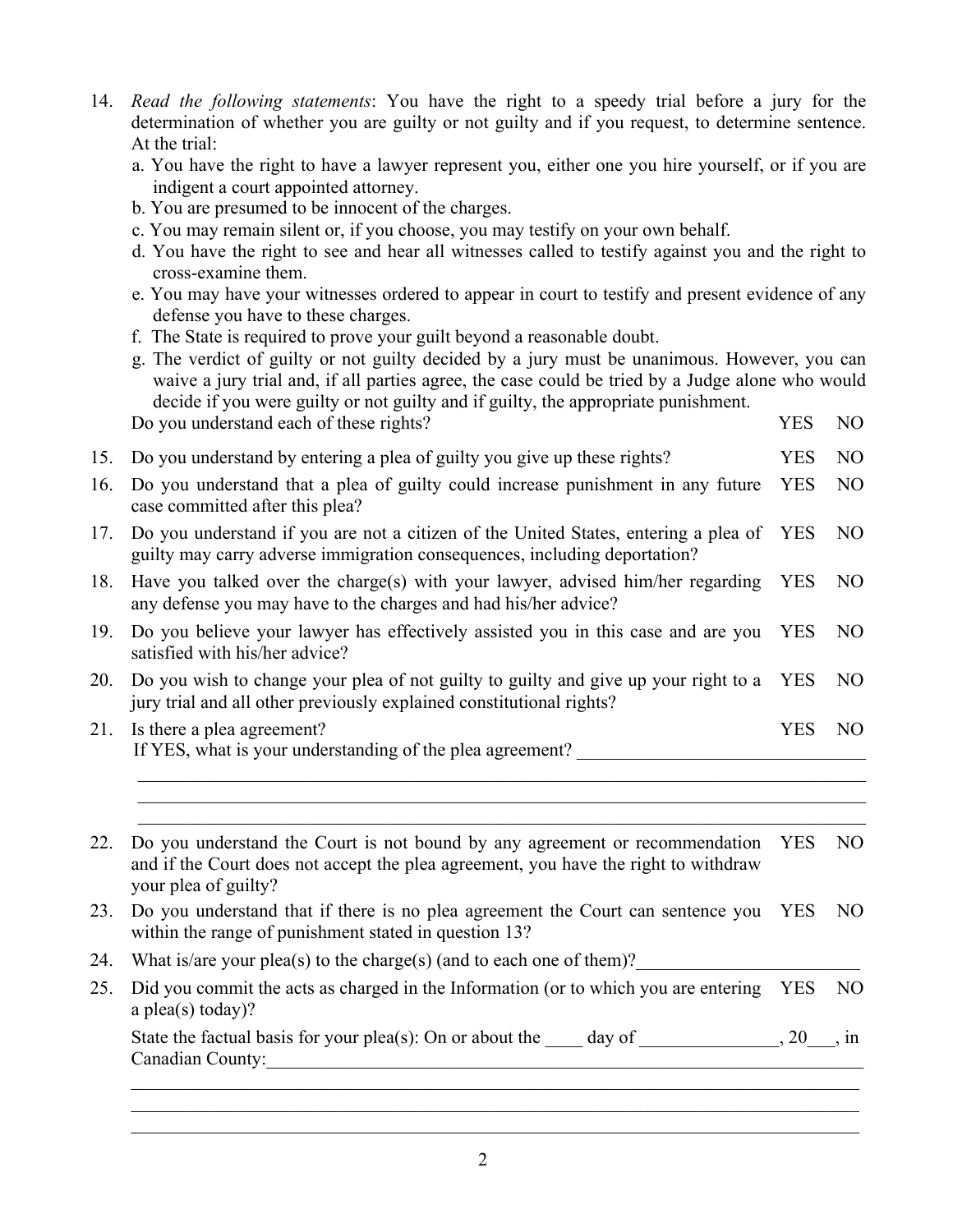- 26. Have you been forced, abused, mistreated, or promised anything by anyone to have YES NO you enter your plea(s)? 27. Do you plead guilty of your own free will and without any coercion or compulsion YES NO
- of any kind? 28. Do you have any additional statements to make to the Court? YES NO

29. Is there any legal reason you should not be sentenced now? YES NO

HAVING BEEN SWORN, I, the Defendant whose signature appears below, make the following statements under oath:

- 1. *Check one*:
	- a). I have read, understood and completed this form.
		- b). My attorney completed this form and we have gone over the form. I understand the contents.
- 2. I have fully understood the questions that have been asked. My answers contained herein have been freely and voluntarily given. The answers contained herein are true and correct.
- 3. I understand that I may be prosecuted for perjury if I have made false statements in this document.

## DEFENDANT

I acknowledge this \_\_\_\_\_\_ day of \_\_\_\_\_\_\_\_\_\_\_\_\_\_\_\_\_\_\_\_\_\_, 202\_\_\_\_.

## JUDGE OF THE DISTRICT COURT

I, the undersigned attorney for the Defendant, believe the Defendant understands the nature, purpose and consequence of this proceeding. (S)He is able to assist me in formulating any defense to the charge(s). I am satisfied that the Defendant's waivers and plea(s) of guilty are voluntarily given and he/she has been informed of all legal and constitutional rights. I obtained to interpret if I determined Defendant is unable to understand the English language. I have read and fully explained to the Defendant the allegations contained in the Information and all of the questions in this form. The answers are the Defendant's answers. To the best of my knowledge and belief, the statements and declarations made by the Defendant are accurate and true and have been freely and voluntarily made.

## INTERPRETER ATTORNEY FOR DEFENDANT

## PROSECUTOR'S STATEMENTS

- 1. The sentence recommended in question 21 is correct and is fair to the State of Oklahoma.
- 2. Offer of Proof (*Nolo Contendere plea*):

#### ASSISTANT DISTRICT ATTORNEY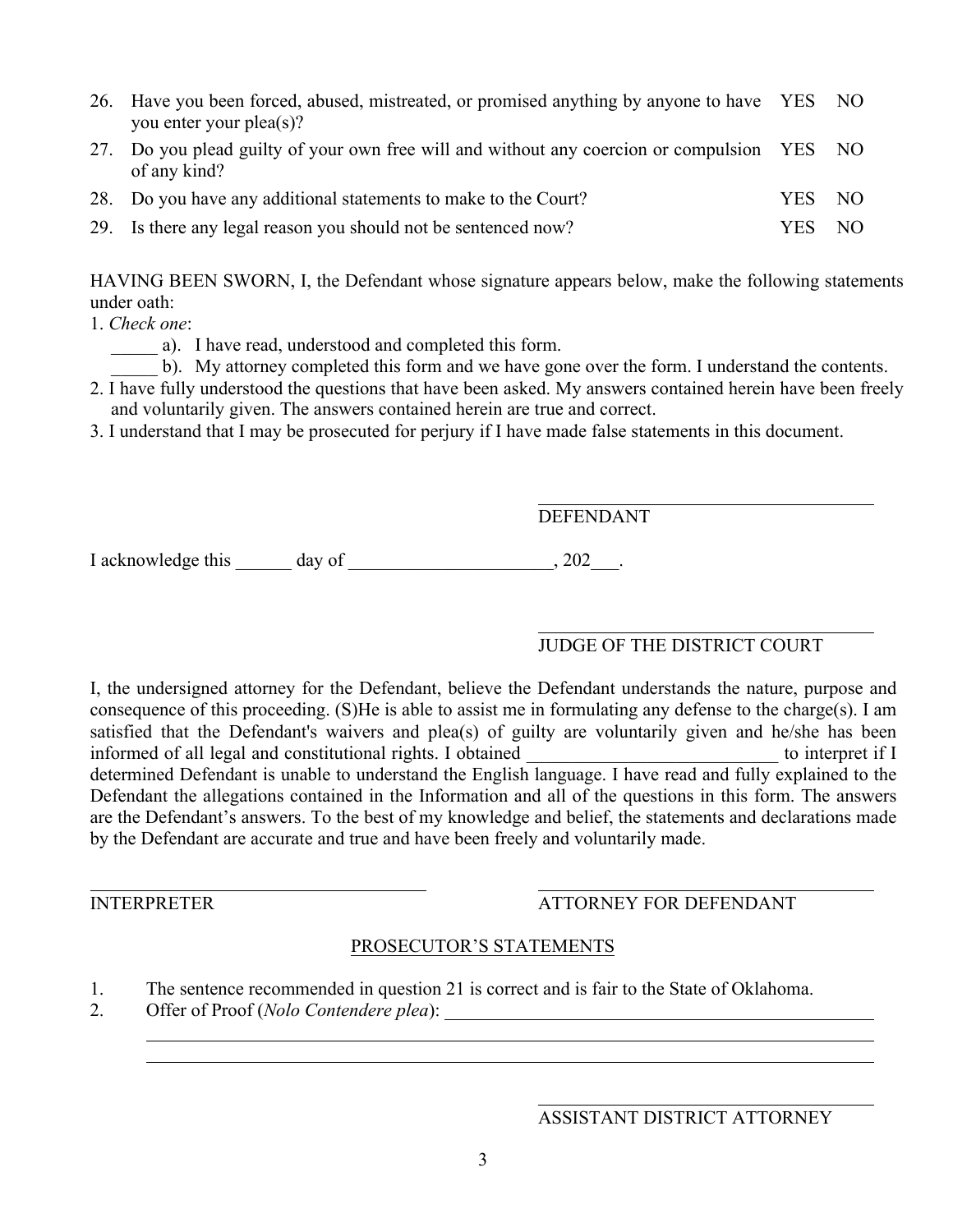## **THE COURT FINDS AS FOLLOWS:**

- 1. The Defendant was sworn and responded to questions under oath.
- 2. The Defendant understands the nature, purpose and consequences of this proceeding.
- 3. The Defendant's plea(s) is/are knowingly and voluntarily entered and accepted by the Court.
- 4. The Defendant is competent for the purpose of this hearing.
- 5. A factual basis exists for the plea(s).
- 6. The Defendant is guilty as charged.
- 7. Sentencing or order deferring sentencing shall be: imposed instanter (); or continued until the day of \_\_\_\_\_\_\_\_\_\_\_\_\_\_\_\_, 20\_\_\_ at \_\_\_\_\_\_\_\_\_\_\_\_\_\_\_\_.m.

**DONE IN OPEN COURT** this day of  $.202$ .

# JUDGE OF THE DISTRICT COURT

## **PART B: SENTENCE ON PLEA**

## **DEFERRED SENTENCE**

### **THE COURT ORDERS:**

- 1. The sentencing date is deferred until \_\_\_\_\_\_\_\_\_\_\_\_\_\_\_\_\_\_\_\_\_\_, 20\_\_\_\_, at \_\_\_\_\_\_\_\_\_\_\_\_\_.m.
- 2. You are ordered to serve the first \_\_\_\_\_\_\_ days/weekends/months in the Canadian County Jail.
- 3. You will receive credit for time served *or* **a** no credit for time served.
- 4. You will/will not be supervised. The terms set forth in the Rules and Conditions of Probation shall be the rules you must follow during the period of deferment.

## **SUSPENDED SENTENCE** *OR* **SUSPENDED AS TO PART**

### **THE COURT ORDERS:**

1. You are sentenced to imprisonment in the Canadian County Jail for a term as follows:

| a. |                                                                                                                              |
|----|------------------------------------------------------------------------------------------------------------------------------|
|    |                                                                                                                              |
|    |                                                                                                                              |
|    | ALL SUSPENDED OR                                                                                                             |
|    | SUSPENDED EXCEPT to the first days/weekends/months.<br>You will receive credit for time served or no credit for time served. |
|    | ,我们也不会有什么?""我们的人,我们也不会有什么?""我们的人,我们也不会有什么?""我们的人,我们也不会有什么?""我们的人,我们也不会有什么?""我们,我们<br>$\mathbf{1}$                            |

- 2. These sentences are to run concurrently *or* consecutively with each other and/or with  $Case$  Number(s)
- 3. You will/will not be supervised. The terms set forth in the Rules and Conditions of Probation shall be the rules you must follow during the period of suspension.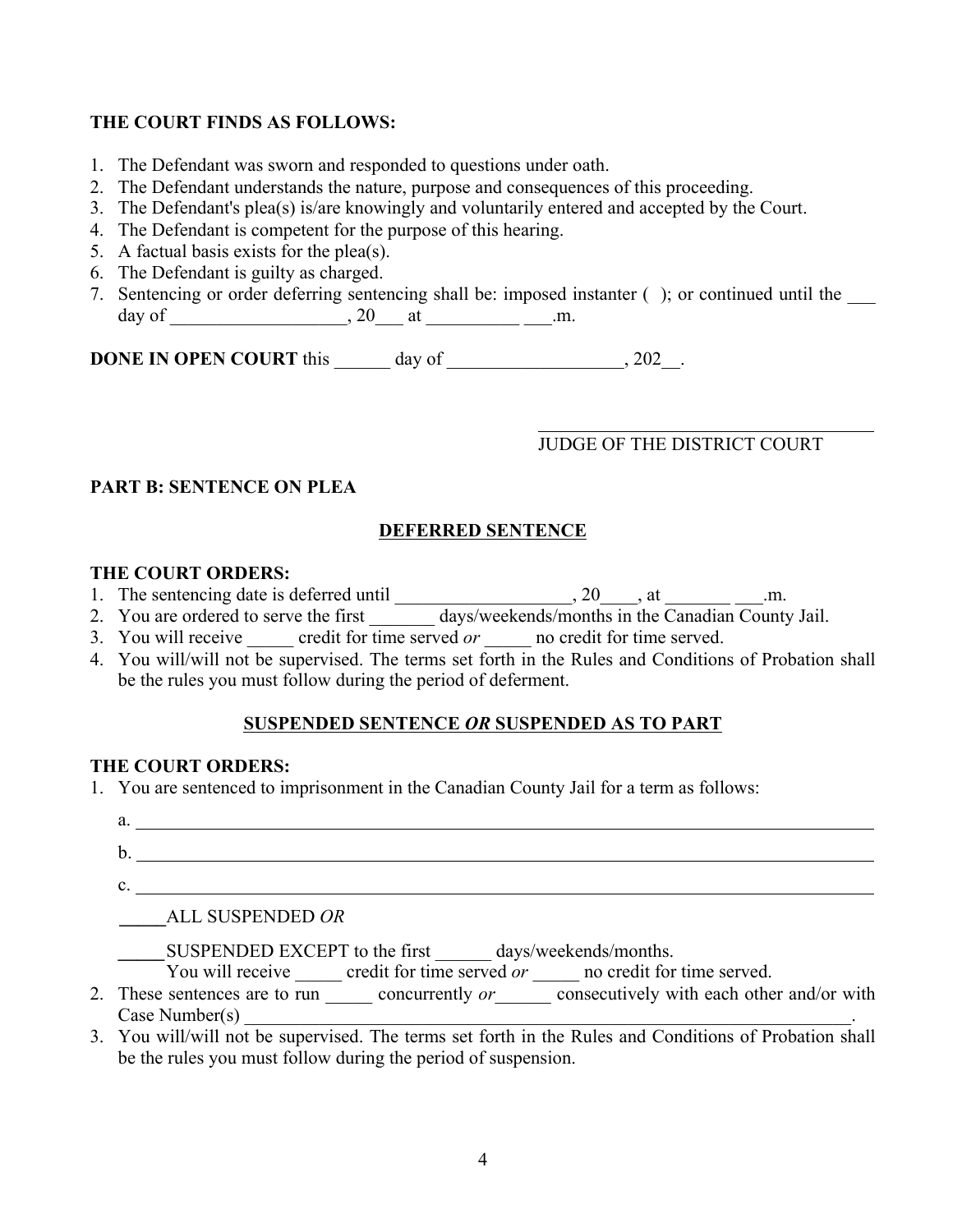### **TIME TO SERVE**

### **THE COURT ORDERS:**

1. You are sentenced to imprisonment in the Canadian County Jail for a term as follows:

| 2. You will receive credit for time served or<br>no credit for time served.                    |
|------------------------------------------------------------------------------------------------|
| 3. These sentences are to run concurrently <i>or</i> consecutively with each other and/or with |
| Case Number(s)                                                                                 |

#### **FINES AND COSTS**

You are to pay fine(s), costs, fees and/or restitution to the Canadian County District Court Clerk as set out in Addendum E, which is attached and made a part of this Order.

### **NOTICE OF RIGHT TO APPEAL**

To appeal from this conviction or order deferring sentence on your plea of guilty, you must file in the District Court Clerk's Office a written Application to Withdraw your Plea of Guilty within ten (10) days from today's date. You must set forth in detail why you are requesting to withdraw your plea. The trial court must hold a hearing and rule upon your Application within thirty (30) days from the date it is filed. If the trial court denies your Application, you have the right to ask the Court of Criminal Appeals to review the District Court's denial by filing a Petition for Writ of Certiorari within ninety (90) days from the date of the denial. Within ten (10) days from the date the application to withdraw plea of guilty is denied, notice of intent to appeal and designation of record must be filed pursuant to Oklahoma Court of Criminal Appeals Rule 4.2(D). If you are indigent, you have the right to be represented on appeal by a court appointed attorney.

Do you understand each of these rights to appeal? YES NO

I ACKNOWLEDGE AND UNDERSTAND MY RIGHTS AND THE SENTENCE IMPOSED.

DEFENDANT

I, the undersigned attorney, have advised the Defendant of his/her appellate rights.

### ATTORNEY FOR DEFENDANT

 $\mathcal{L}_\text{max}$  , and the set of the set of the set of the set of the set of the set of the set of the set of the set of the set of the set of the set of the set of the set of the set of the set of the set of the set of the

**DONE IN OPEN COURT,** with all parties present, this \_\_\_\_ day of \_\_\_\_\_\_\_\_\_\_\_\_\_\_, 202\_\_\_.

ASSISTANT DISTRICT ATTORNEY JUDGE

ATTORNEY FOR DEFENDANT NAME OF JUDGE TYPED OR PRINTED